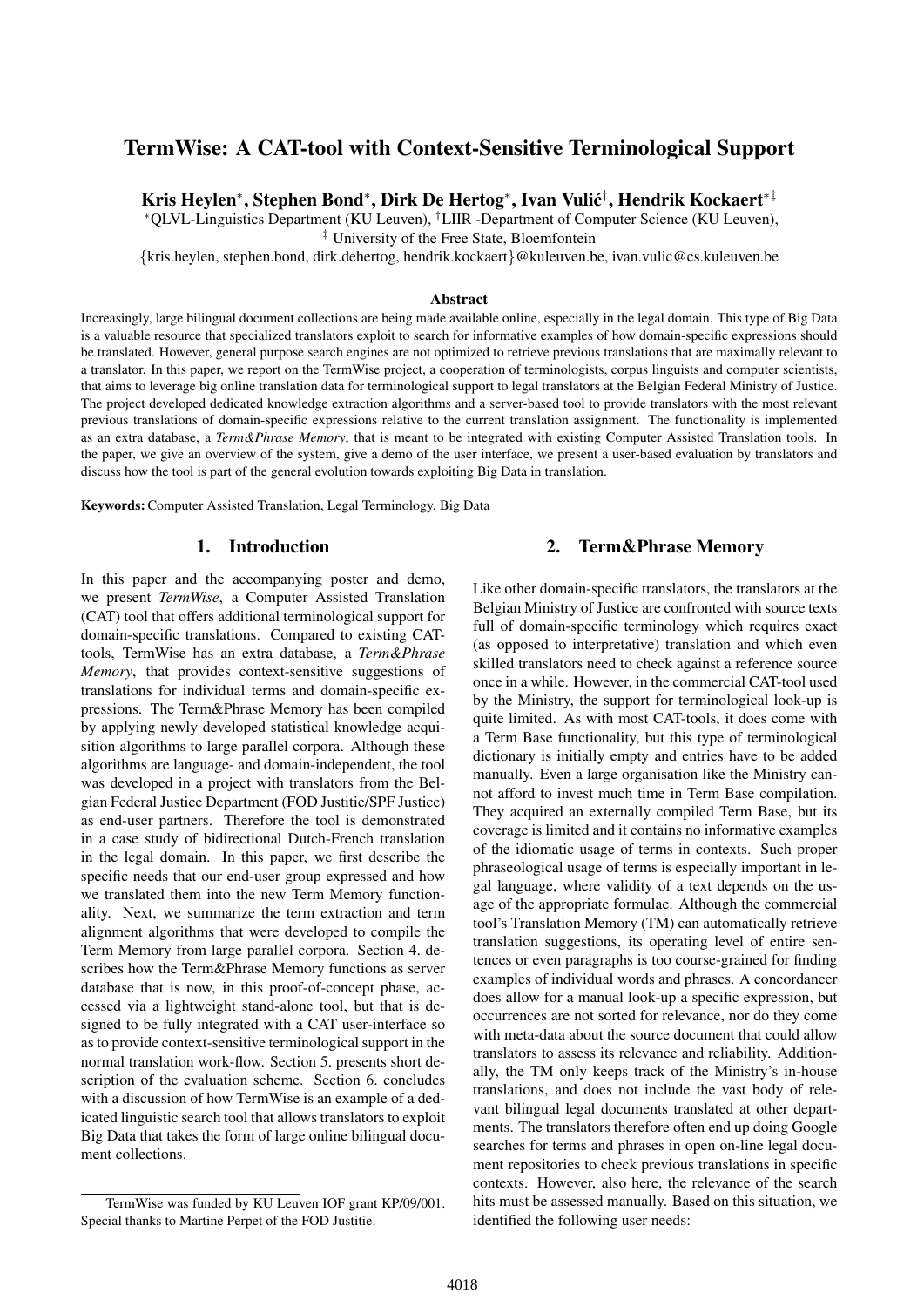- Access to previous translations of domain-specific single and multi-word expressions
- Examples of usage in context to infer correct phraseology
- Information about the source documents of the translation examples
- Examples from all relevant documents that are available online
- Sorting the examples by relevance to the current assignment
- Easy access to the examples from within the CAT-tool

To our knowledge, this combination of functionalities is not implemented in any existing CAT-tool (Reinke, 2013). In TermWise they are grouped in a separate module, which we will call a *Term&Phrase Memory* (TPM), so that in principle this module can be integrated in existing CAT-tools. The focus of the TermWise project was to deliver a proofof-concept for the Term&Phrase Memory's functionality, not to deliver a new CAT-tool. Therefore, we opted implement a stand-alone, lightweight tool to showcase the new functionality of the *Term&Phrase Memory*, but in such a way that it can easily interact with the current commercial CAT software of the Belgian Ministry of Justice.

# 3. Knowledge Acquisition

In our legal case study, the relevant body of previous translations was defined as the laws, decrees, and official communications published in both French and Dutch by the Belgian state in the online version of the Belgian Official Journal (Belgisch Staatsblad/Moniteur Belge). We used the issues from 1997 to 2006 that were languagechecked, tokenized and sentence-aligned and compiled into a parallel corpus (100M words) by Vanallemeersch (2010). We also retrieved the source department (e.g. ministry, agency) for all documents. Both the Dutch and French corpus were POS-tagged with TreeTagger (Schmid, 1994). To extract domain-specific expressions and their translations, we followed the *extract-then-align* paradigm that is predominant in the literature on bilingual terminology extraction (e.g., see Daille et al. (1994); Gaussier (1998); Déjean et al. (2002); Ha et al. (2008); Lu and Tsou (2009)). In this paradigm, terms are first extracted for the two languages separately and then in a second step aligned cross-lingually. Although both tasks are well known in NLP and have many existing implementations, most current tools are geared towards delivering intermediate results for a Machine Translation system or further manual lexicon compilation. In the Term&Phrase Memory, however, the output has to be usable directly by end-users. We therefore developed our own statistical algorithms for term extraction and term alignment to accommodate the specific user needs above. The knowledge acquisition proceeded in two steps.

### STEP 1: Domain-Specific N-gram Extraction

Following Kjær (2007), we consider expressions of variable length as relevant for the legal domain. These do not only include single and multi-word terms that refer to legal concepts (typically NPs), but also phraseologies (e.g. typical verb-NP combinations), and formulaic expressions that can comprise entire clauses. The term extraction algorithm therefore considers n-grams of variable length without imposing predefined language-specific POS patterns as is the case in most term extraction algorithms. Instead, the relevance of an n-gram is assessed based on its external *independence* and its internal *coherence*. Independence is the extent to which an n-gram can occur in different contexts. Following Silva et al. (1999), this is operationalized as a maximazation of frequency differences relative to the n-1 and n+1 grams in an n-gram expansion progression. Coherence is the extent to which the lexemes within an n-gram tend to co-occur in an informational unit. This is measured as the Mutual Information of the n-gram's POS-sequence. The algorithm is described in more detail in De Hertog (2014). The extraction step resulted in a list of 649,602 n-grams for French and 639,865 n-grams for Dutch.

### STEP 2: Bilingual N-gram Alignment

The goal of the alignment step was to provide for each Dutch n-gram a ranked subset of likely translations from the French n-grams list and vice versa. To build these ranked subsets, we developed a statistical algorithm for bilingual lexicon extraction (BLE) from parallel corpora, called SampLEX, and adapted it to handle n-grams of variable length. In a pre-processing step, the aligned sentences in the corpus are represented as a bag-of-terms taken from the French and Dutch input lists. SampLEX uses a strategey of data reduction and sub-corpora sampling for alignment. For more details about the algorithm and its properties, and benchmarking against other BLE models, we refer the reader to Vulić and Moens (2012). Running SampLEX results in a list of n-grams sorted by translation probability, and this in both translation directions (Dutch-French and French-Dutch). Also, the document and sentence ID of each occurrence of a candidate translation-pair in the corpus is returned. As a post-processing step, a hard cut-off of the output ranked lists of translation candidates is performed. Some example output is displayed in Table 1.

| sur la proposition du conseil d'administration                                                |                                             |  |  |
|-----------------------------------------------------------------------------------------------|---------------------------------------------|--|--|
| op voorstel van de raad van bestuur<br>op voordracht van de raad van bestuur                  | Prob: $0.621$<br>Prob: 0.379                |  |  |
| 16 mai 1989 et 11 juillet 1991                                                                |                                             |  |  |
| 16 mei 1989 en 11 juli 1991                                                                   | Prob: $1.0$                                 |  |  |
| sur la proposition du ministre                                                                |                                             |  |  |
| de voordracht van de minister<br>op voorstel van de minister<br>op voordracht van de minister | Prob: 0.481<br>Prob: $0.111$<br>Prob: 0.074 |  |  |
|                                                                                               |                                             |  |  |

Table 1: Example output of the SampLEX algorithm for n-grams. Translation direction is French to Dutch.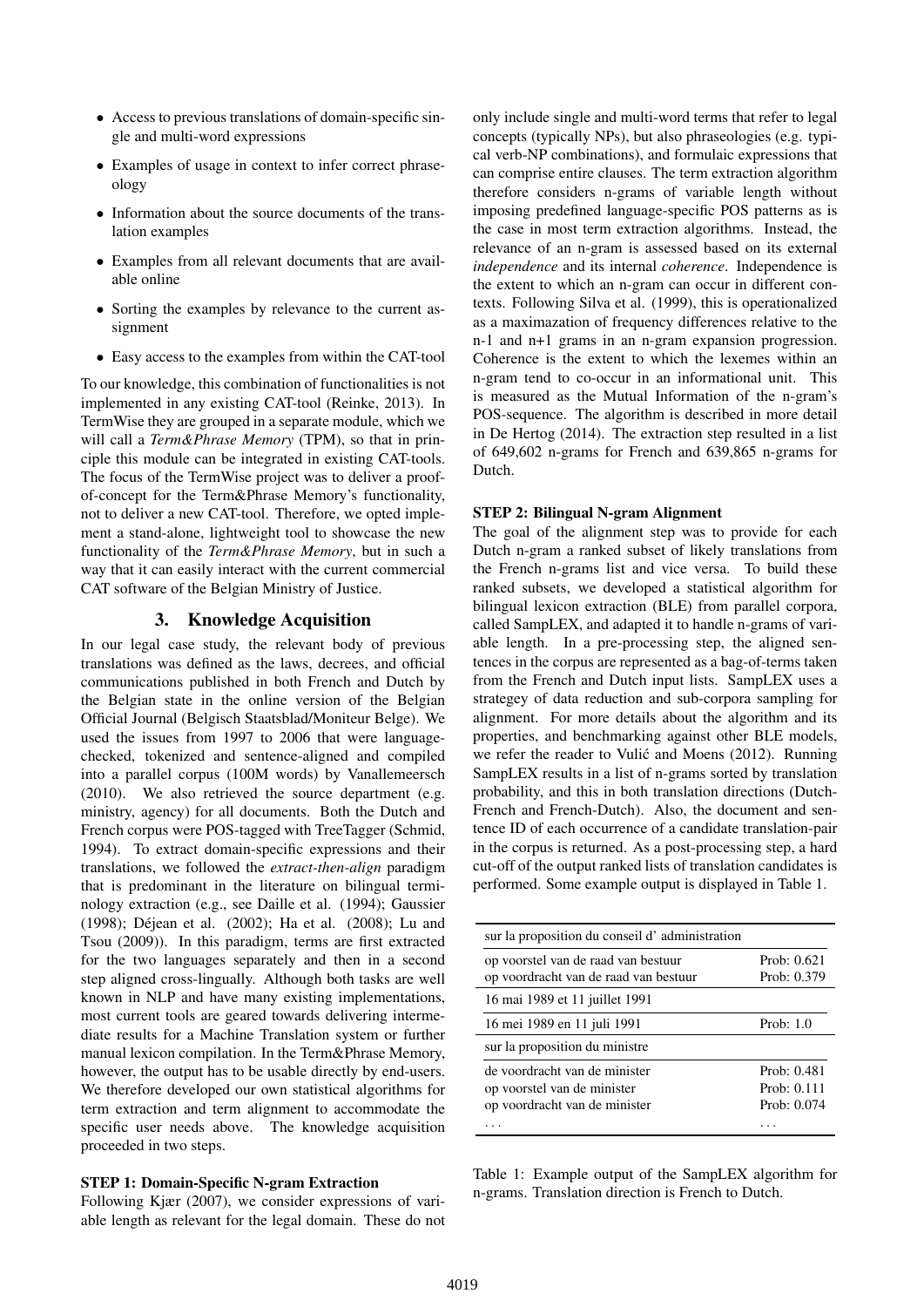# 4. Context-sensitive Database Querying

The Term&Phrase Memory is conceived to function as an additional database accessible from within a CAT-tool's user-interface, next to the Translation Memory and Term Base. As with terms contained in a manually crafted Term Base, the terminological expressions included in the Term&Phrase Memory are highlighted in the source text of the translator's new assignment. By clicking on them, their previous translations-in-context are shown in a separate pane. Figure 2 illustrates this for the expression *methodes ´ particulières de recherche* in segment 5 of a Belgian-French legal document. The examples are ranked by relevance, defined as the similarity of their respective source documents to the current source text. The meta-data of the examples' source documents (e.g. issuing ministry or agency, state or federal level) and a link to the online version is also provided, both in html and pdf. This way, the user can assess the relevance and reliability of the translation's source. If the user agrees with a suggested translation, a button click copies it to the active segment in the target text pane.

Although the Term&Phrase Memory is meant to be integrated into a CAT tool, in the current test phase, it is implemented as a stand-alone tool. However, to make the tool easily usable next to a CAT tool, it is possible to upload the xliff file that CAT tools use to store translation projects in a segmented format. This makes sure that the segmentation of the source text in the TermWise tool is compatible with the one in CAT tool. A translator can easily navigate from segment to segment and then copy-paste translation examples from the TermWise tool to the CAT Tool.

Figure 3 shows the architecture behind the TermWise tool. The system consists of a server, which handles translation requests, and a client, which issues the requests and displays the returned results in a GUI. When handling a translation request, the server takes as input a xliff-file or plain txt file and returns an XML file containing the segmentized document, translation suggestions for each segment, the ngrams found in the document, and translation suggestions for each n-gram together with context-sensitive annotated usage examples. The translation suggestions for segments correspond to the fuzzy matches from Term Memories in traditional CAT-tools, but in this case the entire online document collection of the Belgisch Staatsblad/Moniteur Belge functions as a TM. The fuzzy matching algorithm is similar to that in existing software will not be further discussed here. Instead we will focus on handling of n-grams for the new Term&Phrase functionality.

The Term&Phrase Memory consists of (a) a list of paired, sentence-aligned documents from the Belgian Official Journal annotated with their source department, and (b) a dictionary of the n-grams found in those documents. In the latter, each n-gram is associated with a list of translation candidates of a given translation probability, and each n-gram translation pair is associated with the list of documents and line numbers in which that translation is found.

When the server receives an the input document in xliff format the segmentation is checked. If it is in plain txt , it is first segmentized using the Alpino tokeniser (van Noord, 2006). N-grams are extracted from the segmentized input document by consulting the n-gram dictionary of the same

language. A ranked list of similar corpus documents and their respective source departments is retrieved by calculating the number of n-grams in common with the input document.

N-gram translations to be suggested are chosen on the basis of the given translation probabilities and on document similarity. The list of documents that are similar to the input document is compared with the list of documents for each n-gram translation pair. The relevance value for an n-gram translation pair is determined by a weighted interpolation of its given translation probability and the cosine similarity of the highest-ranking document on its list (based on a "set of n-grams" vector space model). If the relevance value exceeds a configurable threshold, that n-gram translation pair is displayed and suggested to the user. Example sentences are extracted from the highest-ranking document and from other high-ranking documents from the same source department.

# 5. Evaluation

The TermWise tool is evaluated by two end-user groups. In December 2014, 19 students of legal translation at the KU Leuven, campus Antwerp were made acquainted with the tool and then asked to translate a legal document from French into their native Dutch with the help of the TermWise tool alongside SDL Trados Studio 2011 that had the legal Translation Memory and Term Base of Belgian Federal Justice Department loaded. More specifically, the students were asked to record all the expressions in the source text that they normally would look up outside of the CAT tool and report whether they were present in the TermWise tool. The result are shown in Figure 1. Although not all desired expression were covered, the students did report significant gains in look-up time.

Currently, six professional translators at the Belgian Ministry of Justice are assessing the usability of the tool in their daily translation practice. First, legal translators are invited to make use of the tool to translate an unseen legal text and give comments and feed-back on the Term&Phrase Memory functionality and coverage as they are translating. Afterwards, they are also asked to fill in a survey on the general usability of the tool and the new functionality it offers. Results are expected by late April. The results of this qualitative evaluation will be used to improve the tool's user-friendliness and to fine-tune the parameters of the knowledge acquisition algorithms and the contextsensitive search function.



Figure 1: Evaluation results with students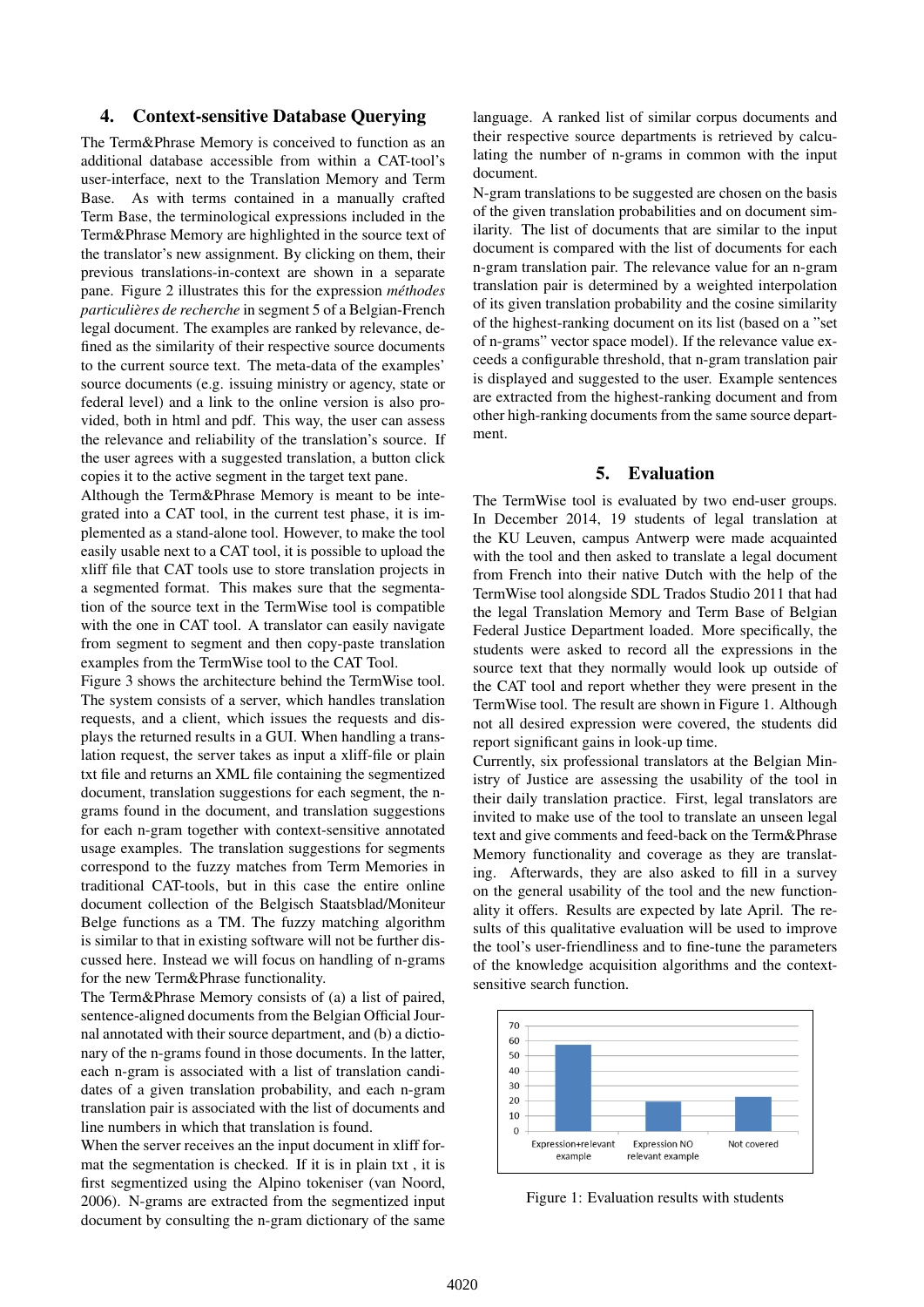# 6. Big Data for Translation

Big Data is a buzz word in ICT in general and also in the translation industry. Discussions on the opportunities that Big Data offers for translation, usually focus on three aspects, viz (1) Sharing translation memories as open data, (2) More data to improve the quality of (statistical) Machine Translation, and (3) More data to improve term extraction for the compilation of multilingual term bases or ontologies. However, these approaches deal with derived products (TM's, MT systems or Term ontologies) and do not acknowledge that the translators themselves might want to exploit the data directly to help them in their translation process. Actually, professional translators are often very good at assessing applicability of a translation by comparison to previous examples. However, translators do need support to find informative and relevant examples in the deluge of available data. Additionally, meta-data about the source of a previous translation is crucial to assess the reliability and appropriateness of the example. Clearly, general search engines like Google are not optimized for this type of linguistic search. The Term&Phrase Memory functionality presented in this paper improves over current search functionality in the following ways:

- Highly domain-specific expressions are identified for the translator, whereas in concordance searches in current CAT tools, translators have to select expressions for look up themselves. Thanks to the dedicated term extraction algorithm, these expressions go beyond traditional noun phrases and include phrasemes
- Moreover, the domain-specific expressions have already been looked up for the translator beforehand as the source text is submitted to a pre-search when it is uploaded to the tool. The translator just has to click the expression in the source text to get to the examples.
- Unlike in a concordance search, the examples are sorted for relevance to the current translation assignment. Unlike in a general search engine that has to search for expressions in isolation, the context of source text is taken into account for relevance sorting.
- Unlike in a general search engine, the translator only gets translation examples from reliable sources and the meta-data of the source is readily provided.

We believe this type of functionality complements other resources that translators has available. Machine Translation can reduce translation time, but post-editing will remain necessary for the foreseeable future, and post-editors need easy access to online repositories to check translations. Also, high quality term banks and specialized (online) dictionaries remain a crucial resource for translators, but these are time-consuming and expensive to compile and maybe not necessary for all terminological needs of translators. Informative translation examples from qualitative and reliable sources can go a long way. In short, we argue that Term&Phrase Memory offers a novel functionality that is highly useful for specialized translation.

# 7. References

- Béatrice Daille, Éric Gaussier, and Jean-Marc Langé. 1994. Towards automatic extraction of monolingual and bilingual terminology. In *Proceedings of the 15th International Conference on Computational Linguistics (COLING)*, pages 515–524.
- Dirk De Hertog. 2014. *TermWise Xtract: Towards a contextualised term model*. Phd, KU Leuven.
- Hervé Déjean, Éric Gaussier, and Fatia Sadat. 2002. An approach based on multilingual thesauri and model combination for bilingual lexicon extraction. In *Proceedings of the 19th International Conference on Computational Linguistics (COLING)*, pages 1–7.
- Eric Gaussier. 1998. Flow network models for word align- ´ ment and terminology extraction from bilingual corpora. In *36th Annual Meeting of the Association for Computational Linguistics and 17th International Conference on Computational Linguistics (ACL-COLING)*, pages 444– 450.
- Le An Ha, Gabriela Fernandez, Ruslan Mitkov, and Gloria Corpas Pastor. 2008. Mutual bilingual terminology extraction. In *Proceedings of the International Conference on Language Resources and Evaluation (LREC)*, pages 1818–1824.
- Anne Lise Kjær. 2007. Phrasemes in legal texts. In Harald Burger, Dmitrij Dobrovol'skij, Peter Kühn, and Neal Norrick, editors, *Phraseology An International Handbook of Contemporary Research*, pages 506–516. WdG.
- Bin Lu and Benjamin K. Tsou. 2009. Towards bilingual term extraction in comparable patents. In *Proceedings of the 23rd Pacific Asia Conference on Language, Information and Computation (PACLIC)*, pages 755–762.
- Uwe Reinke. 2013. State of the art in translation memory technology. *Translation: Computation, Corpora, Cognition*, 3(1).
- Helmut Schmid. 1994. Probabilistic part-of-speech tagging using decision trees. In *Proceedings of the International Conference on New Methods in Language Processing*.
- Joaquim Ferreira da Silva, Gaël Dias, Sylvie Guilloré, and José Gabriel Pereira Lopes. 1999. Using localmaxs algorithm for the extraction of contiguous and noncontiguous multiword lexical units. In *Proceedings of the 9th Portuguese Conference on Artificial Intelligence (EPIA)*, pages 113–132.
- Gertjan van Noord. 2006. At Last Parsing Is Now Operational. In *Verbum Ex Machina. Actes de la 13e conference sur le traitement automatique des langues naturelles (TALN06)*, pages 20–42.
- Tom Vanallemeersch. 2010. Belgisch staatsblad corpus: Retrieving french-dutch sentences from official documents. In *Proceedings of the Seventh International Conference on Language Resources and Evaluation (LREC'10)*, may.
- Ivan Vulic and Marie-Francine Moens. 2012. Sub-corpora ´ sampling with an application to bilingual lexicon extraction. In *Proceedings of the 24th International Conference on Computational Linguistics (COLING)*, pages 2721–2738.